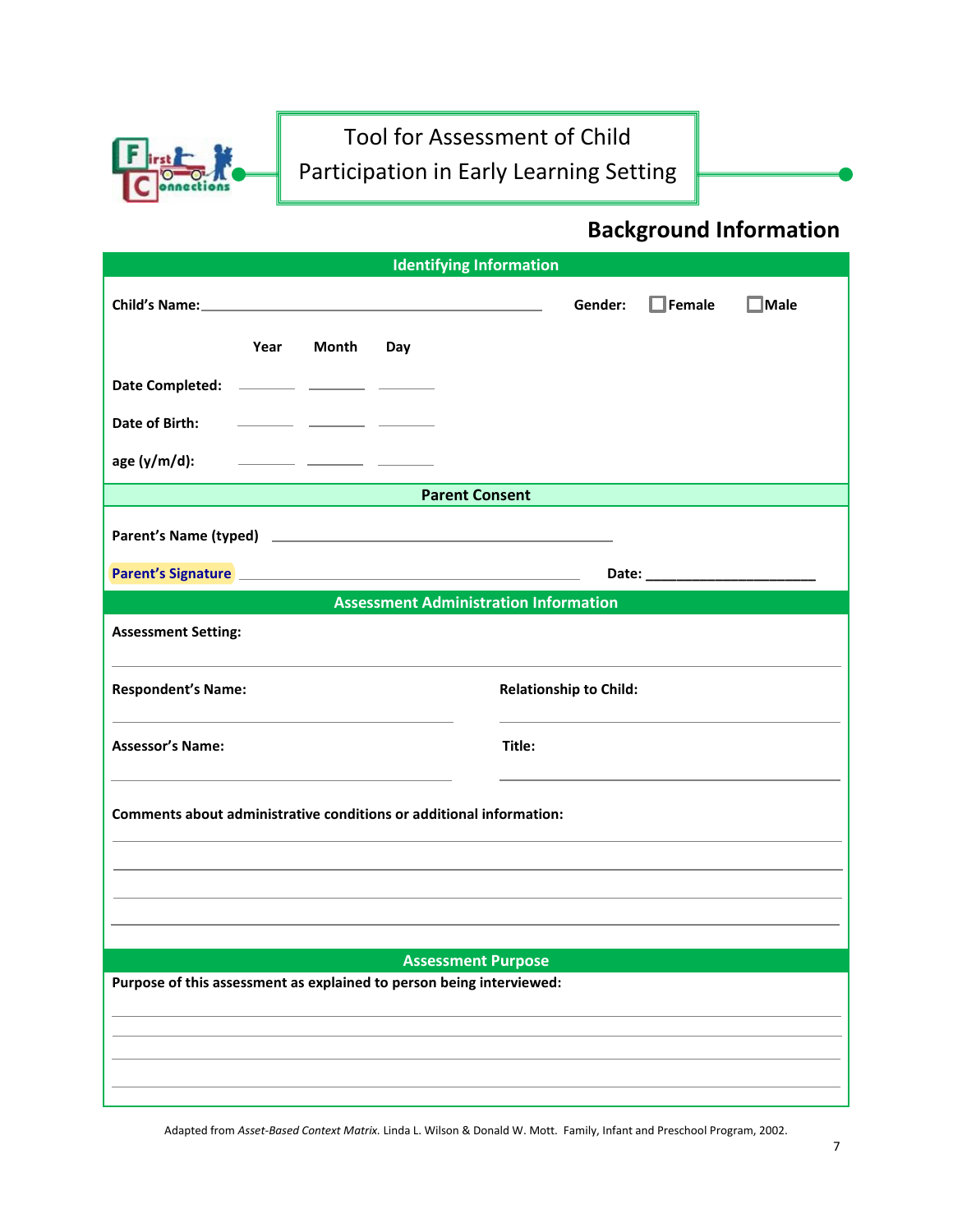

|                                            |  | NOTE: Use Alternate/Revised Questions for Performing First Connections Child & Family Assessment with Child-Care Provider instead of |
|--------------------------------------------|--|--------------------------------------------------------------------------------------------------------------------------------------|
| questions for interviewing family members. |  |                                                                                                                                      |

|                                           | <b>Assessment Components</b> |                        |                               |  |
|-------------------------------------------|------------------------------|------------------------|-------------------------------|--|
|                                           | <b>ACTIVITY SETTINGS</b>     | <b>CHILD INTERESTS</b> | <b>CHILD STRENGTHS/ASSETS</b> |  |
| Every day routines/activities             |                              |                        |                               |  |
| Special Activities (in classroom)         |                              |                        |                               |  |
| Special Activities (outside of classroom) |                              |                        |                               |  |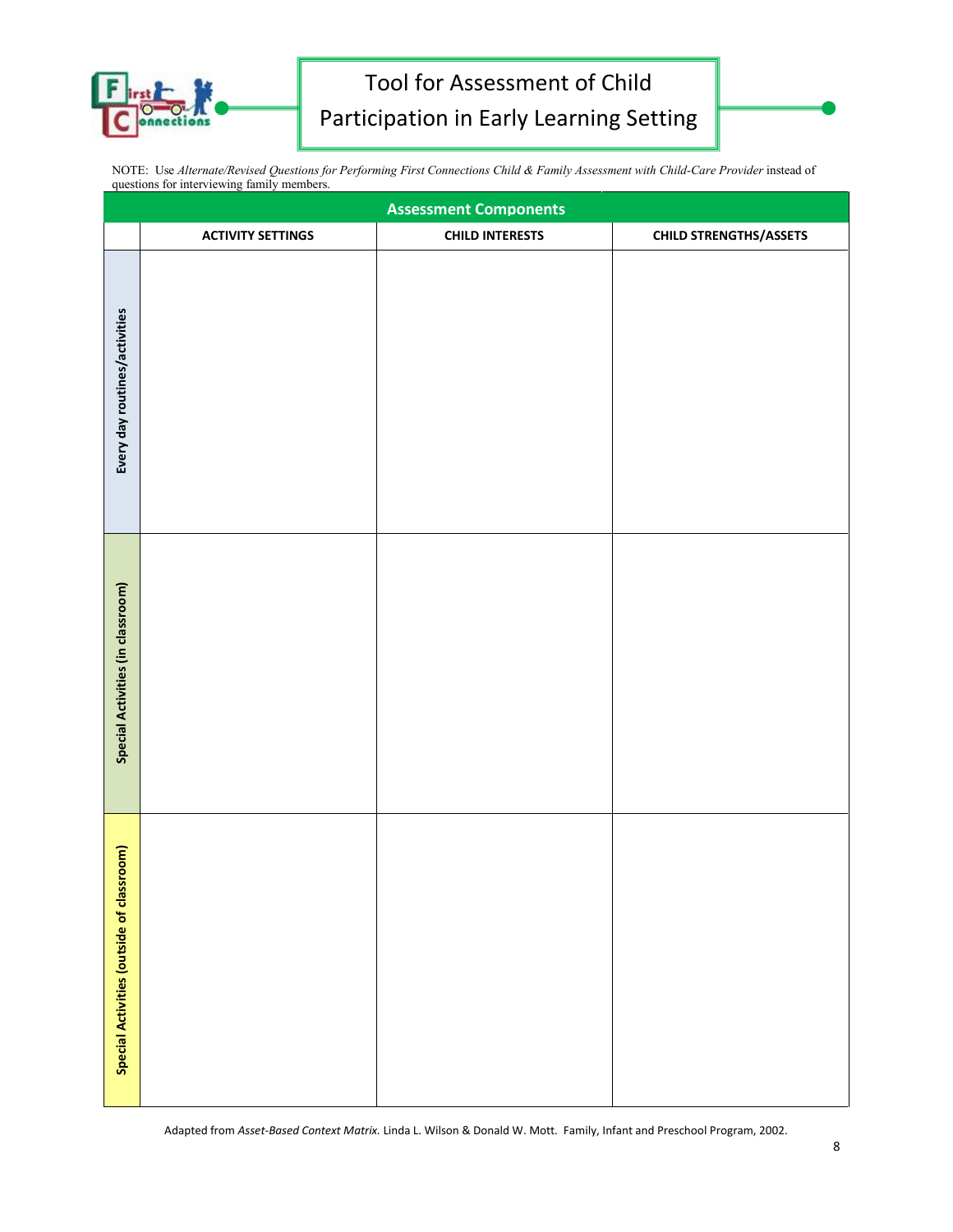

| <b>Assessment Components</b>                          |                              |                              |                                          |                                             |
|-------------------------------------------------------|------------------------------|------------------------------|------------------------------------------|---------------------------------------------|
| <b>Meaningful / Functional</b><br><b>Interactions</b> | <b>Current Opportunities</b> | <b>Current Participation</b> | (Possibilities) Desired<br>Participation |                                             |
|                                                       |                              |                              |                                          | Every day routines/activities               |
|                                                       |                              |                              |                                          | Special Activities (in classroom)           |
|                                                       |                              |                              |                                          | Special Activities (outside of<br>chcceanal |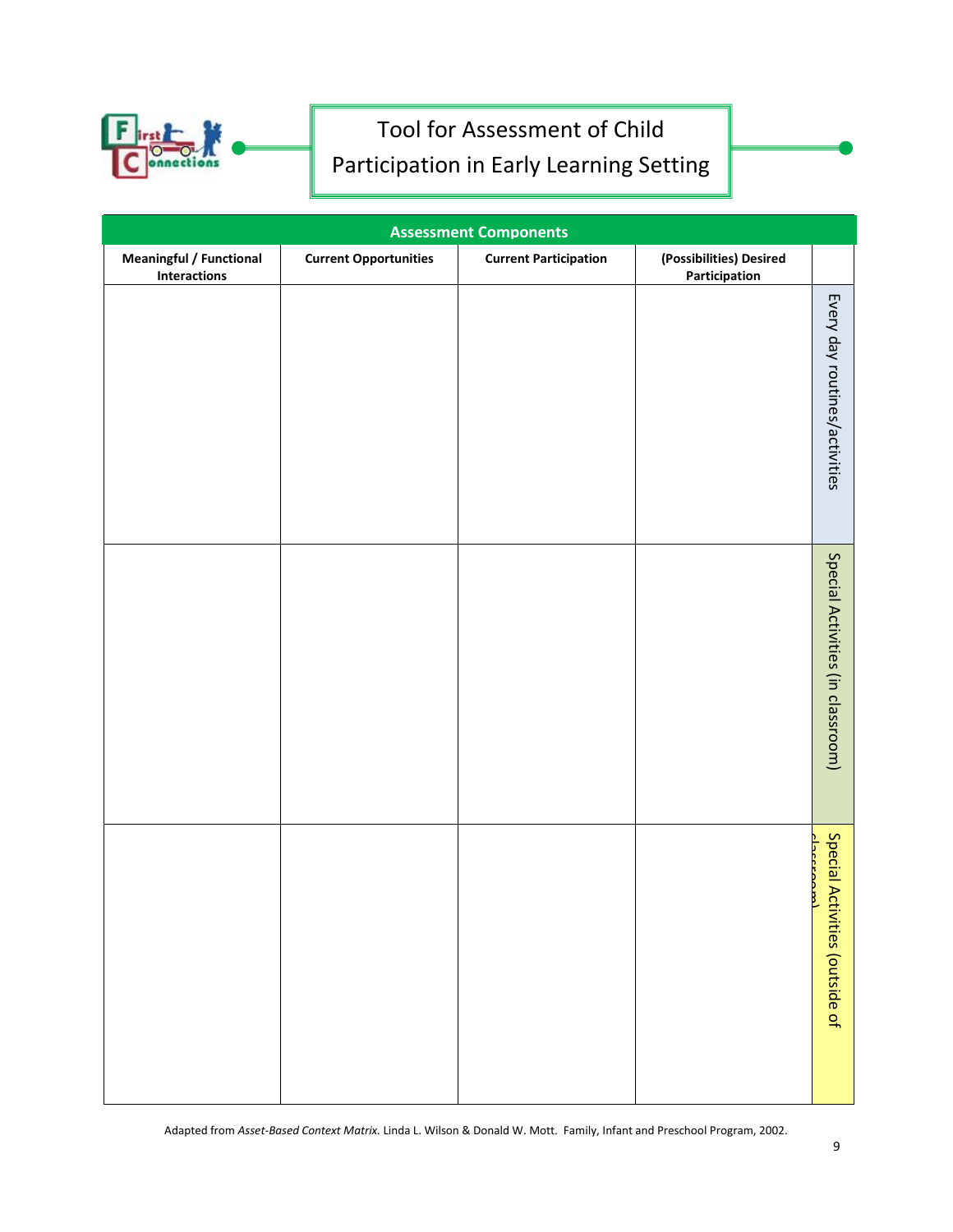

*Alternate/Revised Questions for Performing First Connections Child & Family Assessment with Child-Care Provider* 

NOTE: Parent consent to interview "other caregivers" such as child-care provider must be obtained prior to completing the assessment interview. Results are shared with the family and other members of the IFSP tem to support development of functional child outcomes (goals) and objectives on the IFSP, particularly for children who will be seen in the early learning/daycare setting.

### **Interview Questions on Child Interests, Assets, Participation in Early Learning/Classroom Setting**

| What are some things that have to be done when the _____ first arrives, before and during meals, before or after going outside, before<br>or after naptime, or before _____ leaves each day?<br>What are some routines this _____ does every day or almost every day? (i.e. art time, music time, story time, nap time, group time,<br>outside play, etc.)<br>What do the children do on certain days, or times of the year? (Think about differences in daily activity schedules, winter activities vs<br>summer activities, or rainy vs warm, sunny days)<br>What are the special events NOT within the classroom setting in which ____ participates? (parent's night programs, holiday family<br>parties, field trips, etc.).<br>What are some special activities that might be part of _____'s school day?<br><b>Child Interests [column 2]</b><br>What are some of ____'s favorite toys, people, or events?<br>What are some things, activities, centers, areas, or rooms that are the most interesting or enjoyable to _<br>choose to spend his/her time while in your care?<br>How does<br><b>Child Strengths</b> [column 3]<br>What activities or routines does _____ work especially hard at doing and takes pride in completing?<br>What are some things<br>is good at doing?<br>What activities, tasks, routines, are 'working' for _____ in your classroom?<br>'s strengths, skills, and accomplishments?<br>What are<br>Meaningful/Functional Interactions [column 4]<br>How does ______ get what he/she wants from a teacher? From a peer?<br>get to go where he/she wants to go?<br>How does<br>do to get started in play?<br>What does<br>do to keep play or an interaction with you or with peers going?<br>What does<br><b>Current Opportunities</b> [column 5]<br>What activities does _______ PREFER to do every day?<br>How often does ______ get to do his/her favorite things?<br>What are the areas or centers where _____ gets to do the things he/she likes - and can do well?<br>Who does _____ get to play or interact with on a regular basis?<br>Current Participation [column 6]<br>participate in daily opportunities and interactions? [columns 1 and 2]<br>How does<br>What are specific ways in which ______ participates in interactions with objects and people?<br>do during these activities by his/herself?<br>What does<br>(Possible) Desired Participation [column7] | Activity Settings [column 1] |  |  |
|----------------------------------------------------------------------------------------------------------------------------------------------------------------------------------------------------------------------------------------------------------------------------------------------------------------------------------------------------------------------------------------------------------------------------------------------------------------------------------------------------------------------------------------------------------------------------------------------------------------------------------------------------------------------------------------------------------------------------------------------------------------------------------------------------------------------------------------------------------------------------------------------------------------------------------------------------------------------------------------------------------------------------------------------------------------------------------------------------------------------------------------------------------------------------------------------------------------------------------------------------------------------------------------------------------------------------------------------------------------------------------------------------------------------------------------------------------------------------------------------------------------------------------------------------------------------------------------------------------------------------------------------------------------------------------------------------------------------------------------------------------------------------------------------------------------------------------------------------------------------------------------------------------------------------------------------------------------------------------------------------------------------------------------------------------------------------------------------------------------------------------------------------------------------------------------------------------------------------------------------------------------------------------------------------------------------------------------------------------------------------------------------------------------|------------------------------|--|--|
|                                                                                                                                                                                                                                                                                                                                                                                                                                                                                                                                                                                                                                                                                                                                                                                                                                                                                                                                                                                                                                                                                                                                                                                                                                                                                                                                                                                                                                                                                                                                                                                                                                                                                                                                                                                                                                                                                                                                                                                                                                                                                                                                                                                                                                                                                                                                                                                                                |                              |  |  |
|                                                                                                                                                                                                                                                                                                                                                                                                                                                                                                                                                                                                                                                                                                                                                                                                                                                                                                                                                                                                                                                                                                                                                                                                                                                                                                                                                                                                                                                                                                                                                                                                                                                                                                                                                                                                                                                                                                                                                                                                                                                                                                                                                                                                                                                                                                                                                                                                                |                              |  |  |
|                                                                                                                                                                                                                                                                                                                                                                                                                                                                                                                                                                                                                                                                                                                                                                                                                                                                                                                                                                                                                                                                                                                                                                                                                                                                                                                                                                                                                                                                                                                                                                                                                                                                                                                                                                                                                                                                                                                                                                                                                                                                                                                                                                                                                                                                                                                                                                                                                |                              |  |  |
|                                                                                                                                                                                                                                                                                                                                                                                                                                                                                                                                                                                                                                                                                                                                                                                                                                                                                                                                                                                                                                                                                                                                                                                                                                                                                                                                                                                                                                                                                                                                                                                                                                                                                                                                                                                                                                                                                                                                                                                                                                                                                                                                                                                                                                                                                                                                                                                                                |                              |  |  |
|                                                                                                                                                                                                                                                                                                                                                                                                                                                                                                                                                                                                                                                                                                                                                                                                                                                                                                                                                                                                                                                                                                                                                                                                                                                                                                                                                                                                                                                                                                                                                                                                                                                                                                                                                                                                                                                                                                                                                                                                                                                                                                                                                                                                                                                                                                                                                                                                                |                              |  |  |
|                                                                                                                                                                                                                                                                                                                                                                                                                                                                                                                                                                                                                                                                                                                                                                                                                                                                                                                                                                                                                                                                                                                                                                                                                                                                                                                                                                                                                                                                                                                                                                                                                                                                                                                                                                                                                                                                                                                                                                                                                                                                                                                                                                                                                                                                                                                                                                                                                |                              |  |  |
|                                                                                                                                                                                                                                                                                                                                                                                                                                                                                                                                                                                                                                                                                                                                                                                                                                                                                                                                                                                                                                                                                                                                                                                                                                                                                                                                                                                                                                                                                                                                                                                                                                                                                                                                                                                                                                                                                                                                                                                                                                                                                                                                                                                                                                                                                                                                                                                                                |                              |  |  |
|                                                                                                                                                                                                                                                                                                                                                                                                                                                                                                                                                                                                                                                                                                                                                                                                                                                                                                                                                                                                                                                                                                                                                                                                                                                                                                                                                                                                                                                                                                                                                                                                                                                                                                                                                                                                                                                                                                                                                                                                                                                                                                                                                                                                                                                                                                                                                                                                                |                              |  |  |
|                                                                                                                                                                                                                                                                                                                                                                                                                                                                                                                                                                                                                                                                                                                                                                                                                                                                                                                                                                                                                                                                                                                                                                                                                                                                                                                                                                                                                                                                                                                                                                                                                                                                                                                                                                                                                                                                                                                                                                                                                                                                                                                                                                                                                                                                                                                                                                                                                |                              |  |  |
|                                                                                                                                                                                                                                                                                                                                                                                                                                                                                                                                                                                                                                                                                                                                                                                                                                                                                                                                                                                                                                                                                                                                                                                                                                                                                                                                                                                                                                                                                                                                                                                                                                                                                                                                                                                                                                                                                                                                                                                                                                                                                                                                                                                                                                                                                                                                                                                                                |                              |  |  |
|                                                                                                                                                                                                                                                                                                                                                                                                                                                                                                                                                                                                                                                                                                                                                                                                                                                                                                                                                                                                                                                                                                                                                                                                                                                                                                                                                                                                                                                                                                                                                                                                                                                                                                                                                                                                                                                                                                                                                                                                                                                                                                                                                                                                                                                                                                                                                                                                                |                              |  |  |
|                                                                                                                                                                                                                                                                                                                                                                                                                                                                                                                                                                                                                                                                                                                                                                                                                                                                                                                                                                                                                                                                                                                                                                                                                                                                                                                                                                                                                                                                                                                                                                                                                                                                                                                                                                                                                                                                                                                                                                                                                                                                                                                                                                                                                                                                                                                                                                                                                |                              |  |  |
|                                                                                                                                                                                                                                                                                                                                                                                                                                                                                                                                                                                                                                                                                                                                                                                                                                                                                                                                                                                                                                                                                                                                                                                                                                                                                                                                                                                                                                                                                                                                                                                                                                                                                                                                                                                                                                                                                                                                                                                                                                                                                                                                                                                                                                                                                                                                                                                                                |                              |  |  |
|                                                                                                                                                                                                                                                                                                                                                                                                                                                                                                                                                                                                                                                                                                                                                                                                                                                                                                                                                                                                                                                                                                                                                                                                                                                                                                                                                                                                                                                                                                                                                                                                                                                                                                                                                                                                                                                                                                                                                                                                                                                                                                                                                                                                                                                                                                                                                                                                                |                              |  |  |
|                                                                                                                                                                                                                                                                                                                                                                                                                                                                                                                                                                                                                                                                                                                                                                                                                                                                                                                                                                                                                                                                                                                                                                                                                                                                                                                                                                                                                                                                                                                                                                                                                                                                                                                                                                                                                                                                                                                                                                                                                                                                                                                                                                                                                                                                                                                                                                                                                |                              |  |  |
|                                                                                                                                                                                                                                                                                                                                                                                                                                                                                                                                                                                                                                                                                                                                                                                                                                                                                                                                                                                                                                                                                                                                                                                                                                                                                                                                                                                                                                                                                                                                                                                                                                                                                                                                                                                                                                                                                                                                                                                                                                                                                                                                                                                                                                                                                                                                                                                                                |                              |  |  |
|                                                                                                                                                                                                                                                                                                                                                                                                                                                                                                                                                                                                                                                                                                                                                                                                                                                                                                                                                                                                                                                                                                                                                                                                                                                                                                                                                                                                                                                                                                                                                                                                                                                                                                                                                                                                                                                                                                                                                                                                                                                                                                                                                                                                                                                                                                                                                                                                                |                              |  |  |
|                                                                                                                                                                                                                                                                                                                                                                                                                                                                                                                                                                                                                                                                                                                                                                                                                                                                                                                                                                                                                                                                                                                                                                                                                                                                                                                                                                                                                                                                                                                                                                                                                                                                                                                                                                                                                                                                                                                                                                                                                                                                                                                                                                                                                                                                                                                                                                                                                |                              |  |  |
|                                                                                                                                                                                                                                                                                                                                                                                                                                                                                                                                                                                                                                                                                                                                                                                                                                                                                                                                                                                                                                                                                                                                                                                                                                                                                                                                                                                                                                                                                                                                                                                                                                                                                                                                                                                                                                                                                                                                                                                                                                                                                                                                                                                                                                                                                                                                                                                                                |                              |  |  |
|                                                                                                                                                                                                                                                                                                                                                                                                                                                                                                                                                                                                                                                                                                                                                                                                                                                                                                                                                                                                                                                                                                                                                                                                                                                                                                                                                                                                                                                                                                                                                                                                                                                                                                                                                                                                                                                                                                                                                                                                                                                                                                                                                                                                                                                                                                                                                                                                                |                              |  |  |
|                                                                                                                                                                                                                                                                                                                                                                                                                                                                                                                                                                                                                                                                                                                                                                                                                                                                                                                                                                                                                                                                                                                                                                                                                                                                                                                                                                                                                                                                                                                                                                                                                                                                                                                                                                                                                                                                                                                                                                                                                                                                                                                                                                                                                                                                                                                                                                                                                |                              |  |  |
|                                                                                                                                                                                                                                                                                                                                                                                                                                                                                                                                                                                                                                                                                                                                                                                                                                                                                                                                                                                                                                                                                                                                                                                                                                                                                                                                                                                                                                                                                                                                                                                                                                                                                                                                                                                                                                                                                                                                                                                                                                                                                                                                                                                                                                                                                                                                                                                                                |                              |  |  |
|                                                                                                                                                                                                                                                                                                                                                                                                                                                                                                                                                                                                                                                                                                                                                                                                                                                                                                                                                                                                                                                                                                                                                                                                                                                                                                                                                                                                                                                                                                                                                                                                                                                                                                                                                                                                                                                                                                                                                                                                                                                                                                                                                                                                                                                                                                                                                                                                                |                              |  |  |
|                                                                                                                                                                                                                                                                                                                                                                                                                                                                                                                                                                                                                                                                                                                                                                                                                                                                                                                                                                                                                                                                                                                                                                                                                                                                                                                                                                                                                                                                                                                                                                                                                                                                                                                                                                                                                                                                                                                                                                                                                                                                                                                                                                                                                                                                                                                                                                                                                |                              |  |  |
|                                                                                                                                                                                                                                                                                                                                                                                                                                                                                                                                                                                                                                                                                                                                                                                                                                                                                                                                                                                                                                                                                                                                                                                                                                                                                                                                                                                                                                                                                                                                                                                                                                                                                                                                                                                                                                                                                                                                                                                                                                                                                                                                                                                                                                                                                                                                                                                                                |                              |  |  |
|                                                                                                                                                                                                                                                                                                                                                                                                                                                                                                                                                                                                                                                                                                                                                                                                                                                                                                                                                                                                                                                                                                                                                                                                                                                                                                                                                                                                                                                                                                                                                                                                                                                                                                                                                                                                                                                                                                                                                                                                                                                                                                                                                                                                                                                                                                                                                                                                                |                              |  |  |
|                                                                                                                                                                                                                                                                                                                                                                                                                                                                                                                                                                                                                                                                                                                                                                                                                                                                                                                                                                                                                                                                                                                                                                                                                                                                                                                                                                                                                                                                                                                                                                                                                                                                                                                                                                                                                                                                                                                                                                                                                                                                                                                                                                                                                                                                                                                                                                                                                |                              |  |  |
|                                                                                                                                                                                                                                                                                                                                                                                                                                                                                                                                                                                                                                                                                                                                                                                                                                                                                                                                                                                                                                                                                                                                                                                                                                                                                                                                                                                                                                                                                                                                                                                                                                                                                                                                                                                                                                                                                                                                                                                                                                                                                                                                                                                                                                                                                                                                                                                                                |                              |  |  |
|                                                                                                                                                                                                                                                                                                                                                                                                                                                                                                                                                                                                                                                                                                                                                                                                                                                                                                                                                                                                                                                                                                                                                                                                                                                                                                                                                                                                                                                                                                                                                                                                                                                                                                                                                                                                                                                                                                                                                                                                                                                                                                                                                                                                                                                                                                                                                                                                                |                              |  |  |
|                                                                                                                                                                                                                                                                                                                                                                                                                                                                                                                                                                                                                                                                                                                                                                                                                                                                                                                                                                                                                                                                                                                                                                                                                                                                                                                                                                                                                                                                                                                                                                                                                                                                                                                                                                                                                                                                                                                                                                                                                                                                                                                                                                                                                                                                                                                                                                                                                |                              |  |  |
|                                                                                                                                                                                                                                                                                                                                                                                                                                                                                                                                                                                                                                                                                                                                                                                                                                                                                                                                                                                                                                                                                                                                                                                                                                                                                                                                                                                                                                                                                                                                                                                                                                                                                                                                                                                                                                                                                                                                                                                                                                                                                                                                                                                                                                                                                                                                                                                                                |                              |  |  |
|                                                                                                                                                                                                                                                                                                                                                                                                                                                                                                                                                                                                                                                                                                                                                                                                                                                                                                                                                                                                                                                                                                                                                                                                                                                                                                                                                                                                                                                                                                                                                                                                                                                                                                                                                                                                                                                                                                                                                                                                                                                                                                                                                                                                                                                                                                                                                                                                                |                              |  |  |
| What are the ways _____'s current opportunities and participation can be expanded?                                                                                                                                                                                                                                                                                                                                                                                                                                                                                                                                                                                                                                                                                                                                                                                                                                                                                                                                                                                                                                                                                                                                                                                                                                                                                                                                                                                                                                                                                                                                                                                                                                                                                                                                                                                                                                                                                                                                                                                                                                                                                                                                                                                                                                                                                                                             |                              |  |  |
| What interactions would you like _____ to develop?                                                                                                                                                                                                                                                                                                                                                                                                                                                                                                                                                                                                                                                                                                                                                                                                                                                                                                                                                                                                                                                                                                                                                                                                                                                                                                                                                                                                                                                                                                                                                                                                                                                                                                                                                                                                                                                                                                                                                                                                                                                                                                                                                                                                                                                                                                                                                             |                              |  |  |
| What skills that would you like to see ______ develop?                                                                                                                                                                                                                                                                                                                                                                                                                                                                                                                                                                                                                                                                                                                                                                                                                                                                                                                                                                                                                                                                                                                                                                                                                                                                                                                                                                                                                                                                                                                                                                                                                                                                                                                                                                                                                                                                                                                                                                                                                                                                                                                                                                                                                                                                                                                                                         |                              |  |  |